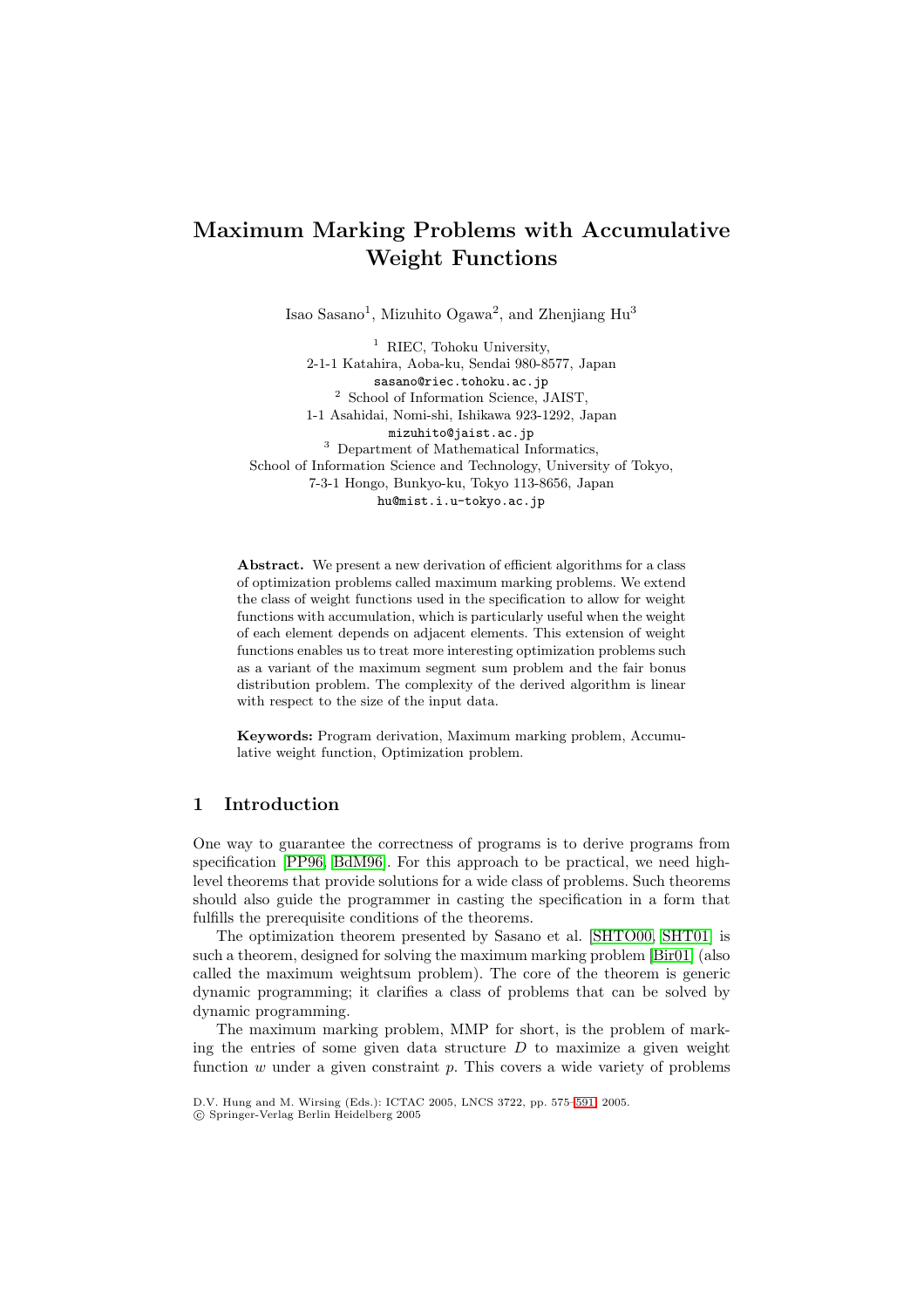[\[BLW87,](#page-15-4) [BPT92\]](#page-15-5) (by instantiating  $D$ ,  $p$  and  $w$ ), including the well-known maximum segment sum problem [\[Bir89,](#page-15-6) [Gri90\]](#page-15-7), the maximum independent set problem [\[SHTO00\]](#page-16-0), some knapsack problems [\[SHTO01\]](#page-16-2), some optimized range problems in data mining [\[SHTO02\]](#page-16-3), and the register allocation problem [\[OHS03\]](#page-15-8).

MMP was first considered in a work on graph algorithms [\[BLW87\]](#page-15-4), which showed that MMP can be solved in linear time for a certain class of graphs. Borie et al. [\[BPT92\]](#page-15-5) presented a way to derive a linear time algorithm for MMP from properties described by logical formulae. Their work is elegant in theory; but prohibitive in practice due to the huge constant factor. Our work [\[SHTO00\]](#page-16-0) facilitated a flexible description of the constraint  $p$  by recursive functions and reduced the constant factor drastically. Our subsequent work [\[SHT01\]](#page-16-1) extended the way the constraint  $p$  is described with accumulation. Bird showed a relational derivation for MMP [\[Bir01\]](#page-15-2), and we demonstrated how to apply the optimization theorem to program analysis [\[OHS03\]](#page-15-8).

Existing theorems, in a functional [\[SHTO00\]](#page-16-0), logical [\[BPT92\]](#page-15-5), or relational [\[Bir01\]](#page-15-2) setting, can deal with a general data structure D and a powerful constraint  $p$ . However, they require the weight function  $w$  to be in homomorphic form, and hence do not allow for some simple modifications of the weight functions. For instance, consider a variant of the maximum segment sum problem, where the sum is computed by alternately changing the sign. Even this simple example cannot be dealt with by the existing theorems, because the distributivity condition with respect to maximum does not hold, but is required by the theorems.

In this paper, we present two new optimization theorems (calculational rules) for deriving efficient algorithms for a wider class of MMP, by allowing weight functions to be accumulative both in a top-down and bottom-up way. These weight functions are useful when the weight of each element depends on adjacent elements. This extension enables us to treat more interesting optimization problems such as a variant of the maximum segment sum problem (which requires a top-down accumulative weight function) and the fair bonus distribution problem (which requires a bottom-up accumulative weight function). The derived algorithm is linear in the size of the data.

Throughout the paper we will use the notation of Haskell [\[PJH99\]](#page-15-9), a functional language, to describe our derivation as well as derived programs.

# **2 Preliminaries**

In this section we define maximum marking problems on polynomial data types. We describe polynomial data types in the following form:

$$
D \alpha = A_1 \ (\alpha, D_1, \ldots, D_{n_1}) \ | \ A_2 \ (\alpha, D_1, \ldots, D_{n_2}) \ | \ \cdots \ | \ A_k \ (\alpha, D_1, \ldots, D_{n_k})
$$

where every  $D_i$  is just  $D\alpha$ , and  $A_i$ 's are called data constructors, applied to an element of type  $\alpha$  and bounded number of recursive components. Though they seem restrictive, these polynomial data types are powerful enough to cover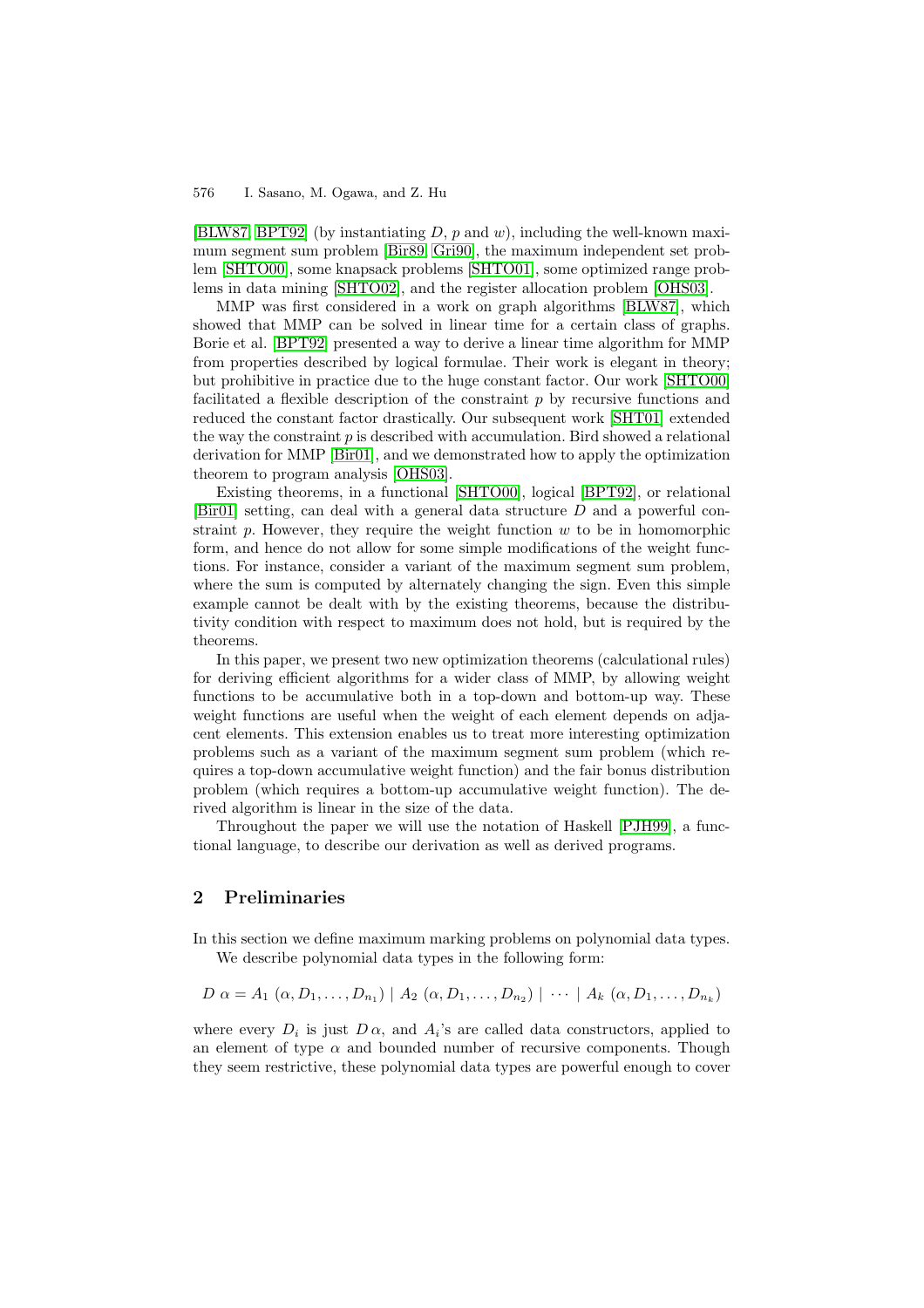commonly used data types such as lists, binary trees, and rooted trees [\[BLW87\]](#page-15-4). Moreover, other data types like rose trees, a regular data type defined by

$$
RTree \alpha = Node \alpha [RTree \alpha],
$$

can be encoded by a polynomial data type (see Section [4.3\)](#page-10-0). The fold operation  $foldD$  on  $D \alpha$  is defined as follows:

 $foldD \varphi_1 \dots \varphi_k = f$ **where**  $f(A_i(x, t_1,...,t_{n_i})) = \varphi_i(x, t_1,...,t_{n_i})$   $(i = 1,...,k)$ .

Maximum marking problems are specified on polynomial data types in the following form:

$$
max \ w \circ filter \ p \circ gen_D \ M.
$$

The function  $gen_D$  generates all possible markings by using a finite list of marks  $M::[Mark]:$ 

 $gen_D :: [Mark] \rightarrow D \alpha \rightarrow [D (\alpha, Mark)].$ 

Mark is the type of marks. We treat data types that have a single type parameter  $\alpha$ , and the elements of type  $\alpha$  in the input data are the marking targets. We implement marking as a pair of an element and a mark, so the type of marked elements is  $(\alpha, Mark)$  and the type of marked data is  $D(\alpha, Mark)$ .

The functions max and  $gen_D$  are defined as follows:

```
max w [] = error "No solution."
max w [x] = xmax w(x : xs) = bmax w x (max w xs)bm{a} f a b = if f a > f b then a else b
gen_D M = fold D \xi_1 ... \xi_k\xi_i (x, ts_1, \ldots, ts_{n_i}) = [ A_i (x^*, t_1, \ldots, t_{n_i}) | x^* \leftarrow [(x, m) | m \leftarrow M],t_1 \leftarrow ts_1, \ldots, t_{n_i} \leftarrow ts_{n_i}(i = 1, \ldots, k)
```
Here we define mutumorphisms on the data type  $D \alpha$ .

**Definition 1 (Mutumorphisms).** Functions  $f_1, f_2, \ldots, f_n$  are mutumorphisms on a recursive data type  $D \alpha$  if each function  $f_i$  is defined mutually by

$$
f_i\ (A_j\ (x,\ t_1,\ldots,t_{n_j})) = \varphi_{ij}\ (x,\ h\ t_1,\ldots,h\ t_{n_j})
$$
  
where  $h = (f_1 \wedge f_2 \wedge \ldots \wedge f_n) \qquad (j = 1,\ldots,k).$ 

Note that  $f_1 \triangleq f_2 \triangleq \ldots \triangleq f_n$  represents a function defined as follows:

 $(f_1 \circ f_2 \circ \ldots \circ f_n) x = (f_1 x, f_2 x, \ldots, f_n x).$ 

We say that a function f is finite mutumorphic [\[SHTO00\]](#page-16-0) if the function f is defined as mutumorphisms along with other functions, each of which has finite range. A finite mutumorphic function  $f$  can be represented as a composition of a projection function  $\pi$  whose domain is finite and a folding function:

$$
f = \pi \circ foldD \varphi_1 \varphi_2 \ldots \varphi_k.
$$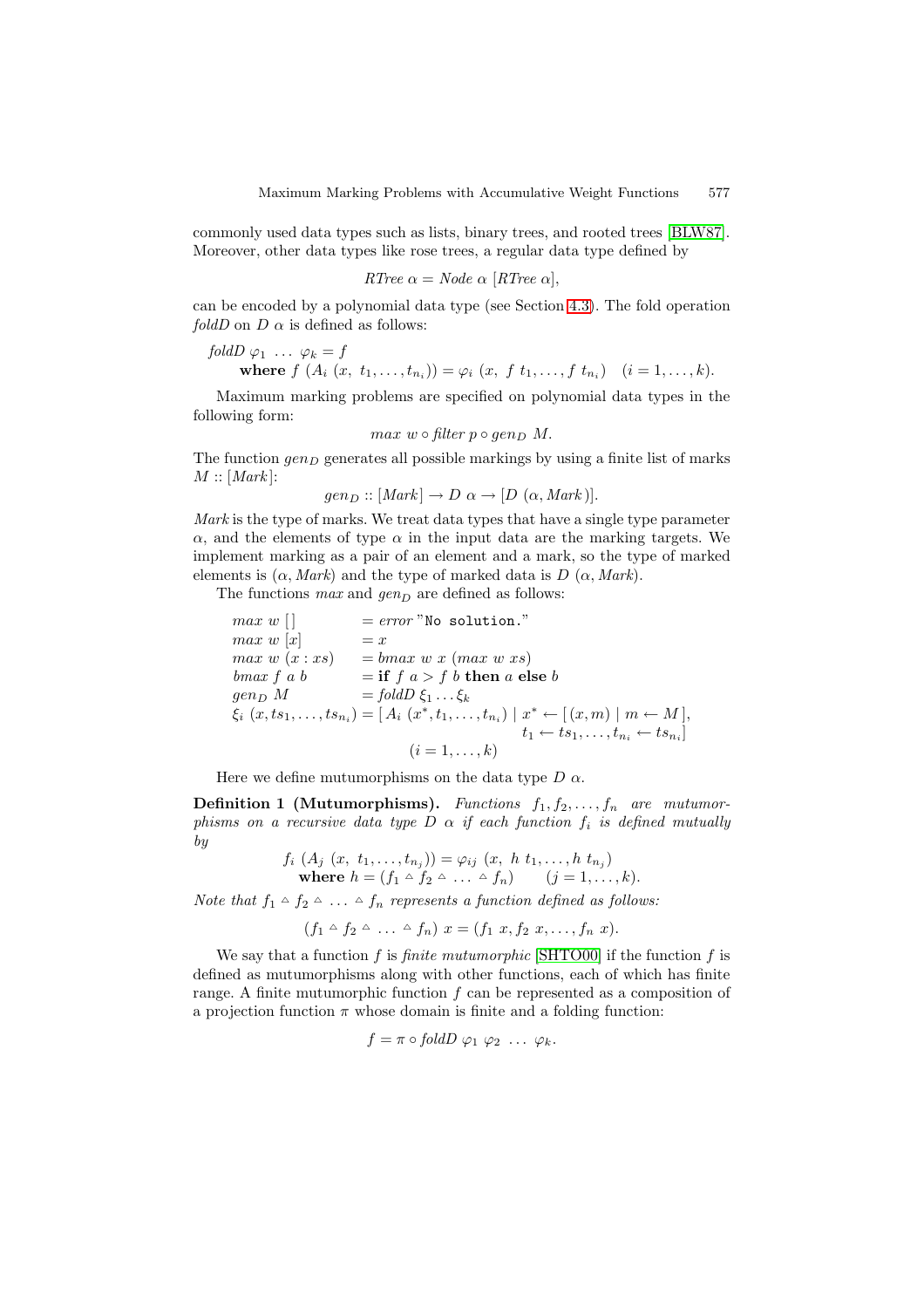In the following sections, we use the following fusion theorem:

<span id="page-3-1"></span>**Theorem 1 (Fusion).** If the following equation holds for  $i = 1...k$ ,

f  $(\phi_i(x, t_1, \ldots, t_n)) = \psi_i(x, t_1, \ldots, t_n)$ 

then the following equation holds:

 $f \circ \text{fold}D \phi_1 \dots \phi_k = \text{fold}D \psi_1 \dots \psi_k.$ 

# **3 Top-Down Accumulative Weight Functions**

In this section we define top-down accumulative weight functions on polynomial data types and present a new optimization theorem.

# **3.1 The Top-Down Optimization Theorem**

**Definition 2 (Top-Down Accumulative Weight Function).** A function w is top-down accumulative if it is defined as follows:

| w               | $\therefore$ D $(\alpha, Mark) \rightarrow Weight$                                                                    |
|-----------------|-----------------------------------------------------------------------------------------------------------------------|
| w x             | $= w' x e_0$                                                                                                          |
| $\overline{w}'$ | $\therefore$ D $(\alpha, Mark) \rightarrow Acc \rightarrow Weight$                                                    |
|                 | $w'(A_i(x, t_1, \ldots, t_{n_i}))$ $e = \phi_i(x, w' t_1(\delta_{i1} x e), \ldots, w' t_{n_i}(\delta_{i n_i} x e))$ e |

where the range of  $\delta_{ij}$  is finite and  $\phi_i$   $(i = 1, \ldots, k)$  satisfies the following distributivity condition wrt maximum:

> maximum  $\{\phi_i(x, w_1, \ldots, w_{n_i})\ e \mid w_1 \in S_1, \ldots, w_{n_i} \in S_{n_i}\} =$  $\phi_i$  (x, maximum  $S_1, \ldots,$  maximum  $S_{n_i}$ ) e

<span id="page-3-0"></span>**Theorem 2 (Top-Down Optimization Theorem).** If property p is finite mutumorphic:

 $p = \pi \circ \text{fold}D \rho_1 \ldots \rho_k$ 

and weight function w is top-down accumulative, MMP specified by

 $max w \circ filter v \circ a \circ n \circ M$ 

has an  $O(|Acc|^d \cdot |C|^d \cdot |M| \cdot n)$  algorithm described by

opttd  $\phi_1$  ...  $\phi_k$   $\delta_{11}$  ...  $\delta_{kn_k}$  ( $\lambda(c, e)$ .  $(\pi c) \wedge (e = e_0)$ )  $\rho_1$  ...  $\rho_k$  M Acc

where C is the domain of  $\pi$ , M is the list of marks,  $d = \text{maximum } \{n_i \mid 1 \leq$  $i \leq k$ , and n is the size of the input data. The definition of the function optid is given in Fig. [1.](#page-4-0)

## **3.2 Proof of the Top Down Optimization Theorem**

Here we prove Theorem [2](#page-3-0) by showing the correctness and complexity of the function opttd.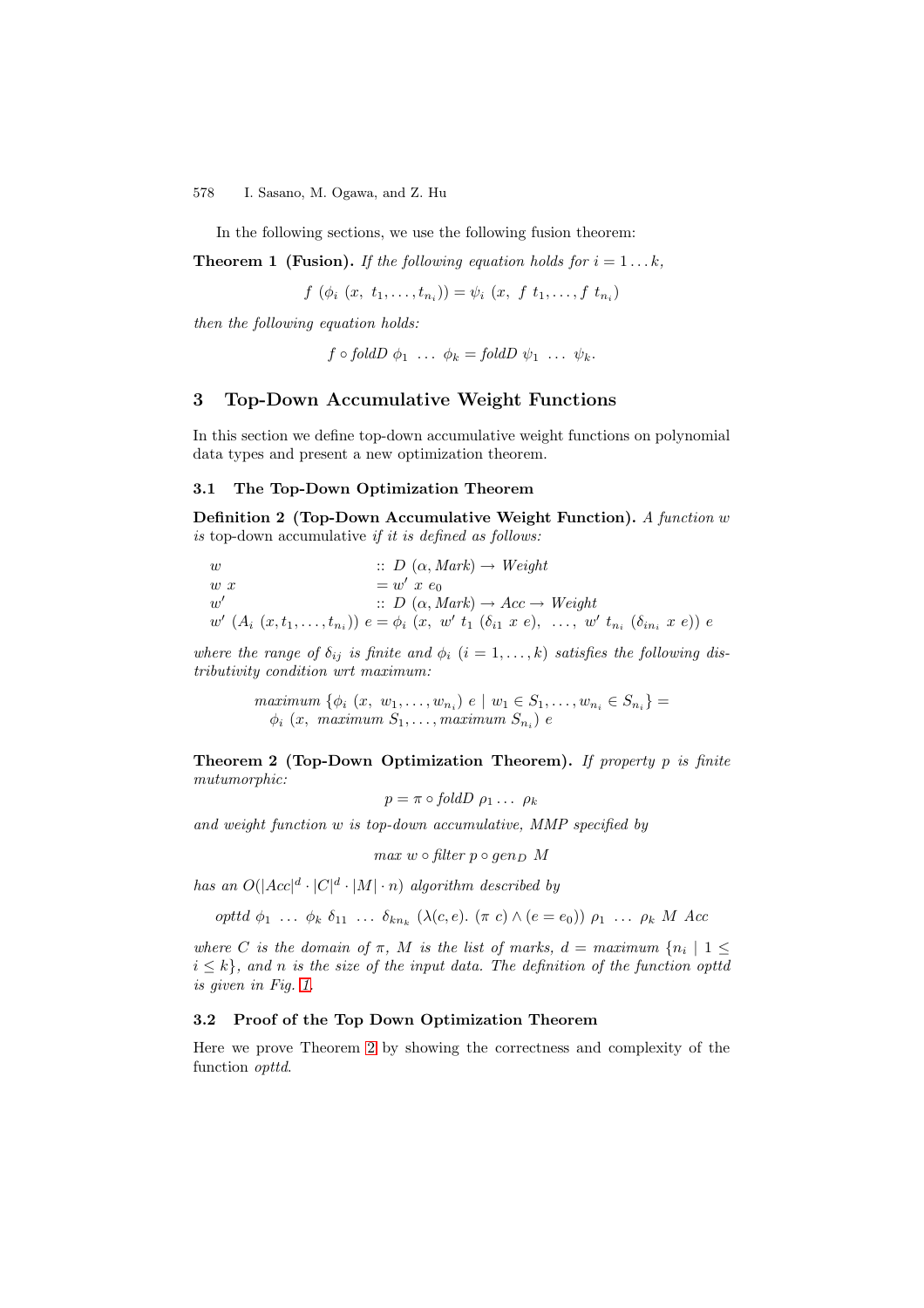opttd  $\phi_1 \dots \phi_k \ \delta_{11} \dots \delta_{kn_k}$  accept  $\rho_1 \dots \rho_k$  M Acc = third ∘ max second ∘ filter (accept ∘ first) ∘ foldD  $\zeta_1$  ...  $\zeta_k$ **where**  $\zeta_i$   $(x, t_1, \ldots, t_{n_i}) =$  $eachmax$   $[(\rho_i(x^*, c_1, \ldots, c_{n_i}), e),]$  $\phi_i(x^*, w_1, \ldots, w_{n_i}) e,$  $A_i (x^*, r_1, \ldots, r_{n_i})$ ) |  $x^* \leftarrow [(x, m) \mid m \leftarrow M],$  $((c_1, e_1), w_1, r_1) \leftarrow t_1, \cdots, ((c_{n_i}, e_{n_i}), w_{n_i}, r_{n_i}) \leftarrow t_{n_i},$  $e \leftarrow Acc, \ \delta_{i1} \ x^* \ e = e_1, \ \ldots, \ \delta_{in_i} \ x^* \ e = e_{n_i} \left[ \ (i=1,\ldots,k) \right]$ eachmax  $xs = fold l f \mid xs$ **where**  $f$  []  $(c, w, cand) = [(c, w, cand)]$  $f((c, w, cand): opts) (c', w', cand') =$ **if**  $c == c'$  **then if**  $w > w'$  **then**  $(c, w, cand)$  : *opts* **else**  $opts + \left[ (c', w', cand') \right]$ else  $(c, w, cand) : f \text{ } opts \text{ } (c', w', cand')$ first  $(x, \square, \square) = x$ , second  $(\square, x, \square) = x$ , third  $(\square, \square, x) = x$ 

<span id="page-4-0"></span>Fig. 1. Optimization function *opttd* 

**Correctness.** We show the correctness by transforming the specification into *opttd* as in Fig. [2.](#page-5-0) In the transformation we use the auxiliary functions  $\zeta_i'$  (*i* =  $1, \ldots, k$ ) and an underline notation for simple representation:

$$
\zeta'_{i}(x, t_{1},..., t_{n_{i}}) =
$$
\n
$$
[\langle (\rho_{i}(x^{*}, c_{1},..., c_{n_{i}}), e), \phi_{i}(x^{*}, w_{1},..., w_{n_{i}}) e, A_{i}(x^{*}, r_{1},..., r_{n_{i}}) \rangle
$$
\n
$$
| x^{*} \leftarrow [ (x, m) | m \leftarrow M ],
$$
\n
$$
(\langle c_{1}, e_{1} \rangle, w_{1}, r_{1}) \leftarrow t_{1}, ..., (\langle c_{n_{i}}, e_{n_{i}} \rangle, w_{n_{i}}, r_{n_{i}}) \leftarrow t_{n_{i}},
$$
\n
$$
e \leftarrow Acc, \delta_{i1} x^{*} e = e_{1}, ..., \delta_{in_{i}} x^{*} e = e_{n_{i}}]
$$
\n
$$
\underline{x} = \lambda ((-, y), -, -). x == y
$$

The first step is simply unfoldings of p and  $gen_D$ . The second step is

$$
\forall \epsilon. \; foldD \; \xi_1 \; \ldots \; \xi_k = map \; third \circ filter \; \underline{\epsilon} \circ foldD \; \zeta_1' \; \ldots \; \zeta_k',
$$

which is proved by induction on the structure of input data. In the case of  $A_i$   $(x, t_1, \ldots, t_{n_i}),$ 

RHS

$$
= \{ \text{unfoldding of } follow}\n\nmap third (filter  $\underline{\epsilon}$ \n
$$
[( (\rho_i (x^*, c_1, \ldots, c_{n_i}), e), \phi_i (x^*, w_1, \ldots, w_{n_i}) e, A_i (x^*, r_1, \ldots, r_{n_i}) )\n\n| x^* \leftarrow [(x, m) | m \leftarrow M], ((c_1, e_1), w_1, r_1) \leftarrow foldD \zeta'_1 \ldots \zeta'_k t_1, \ldots, \n ((c_{n_i}, e_{n_i}), w_{n_i}, r_{n_i}) \leftarrow foldD \zeta'_1 \ldots \zeta'_k t_{n_i}, \n e \leftarrow Acc, \delta_{i1} x^* e = e_1, \ldots, \delta_{in_i} x^* e = e_{n_i}])
$$
$$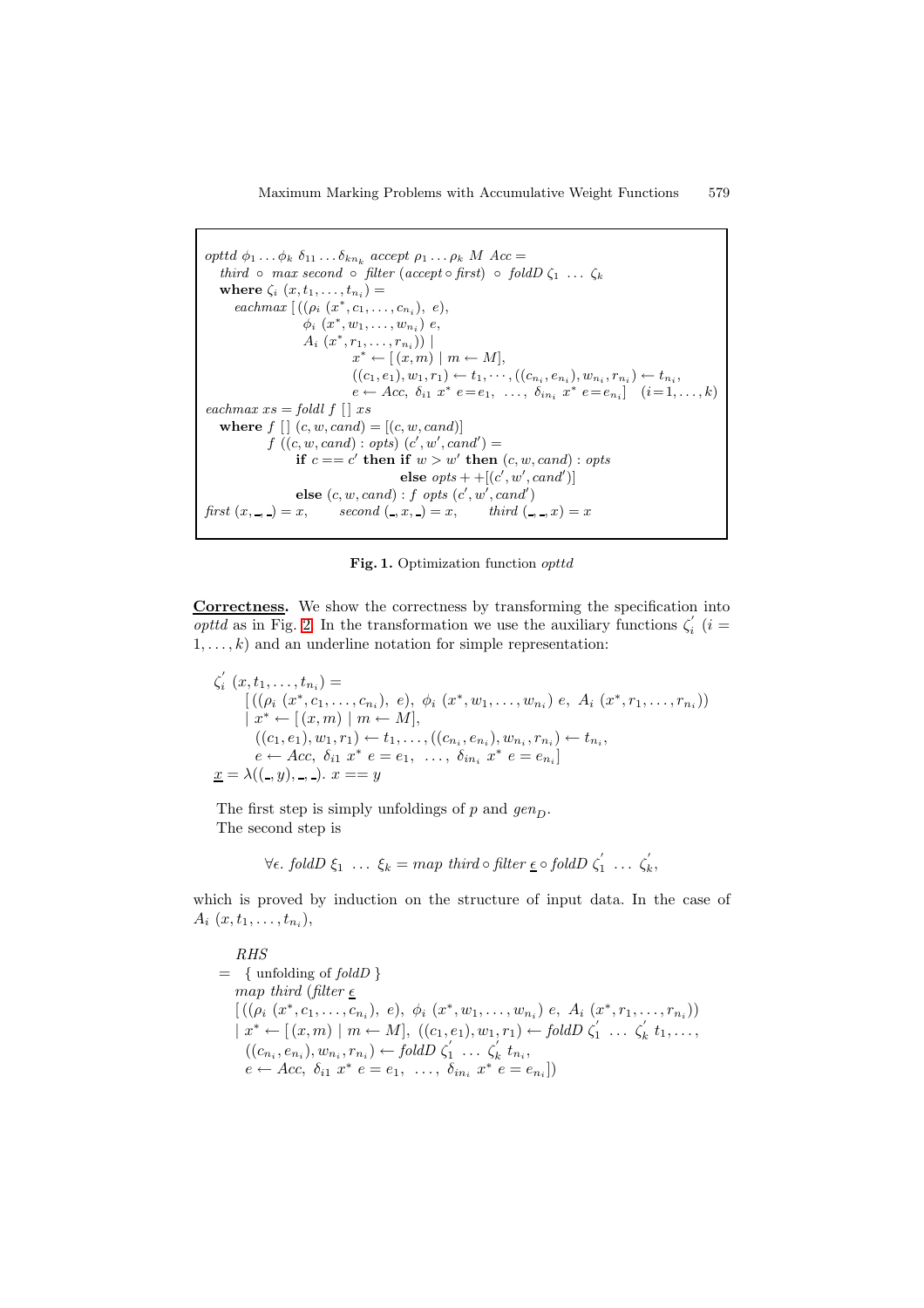$max w \circ filter p \circ gen_D M$  $= \{$  unfold p and gen<sub>D</sub>  $\}$ max w  $\circ$  filter  $(\pi \circ \text{fold}D \rho_1 \ldots \rho_k) \circ \text{fold}D \xi_1 \ldots \xi_k$ = { $\forall \epsilon$ . foldD  $\xi_1 \dots \xi_k = map$  third  $\circ$  filter  $\underline{\epsilon} \circ \circ \text{foldD} \zeta'_1 \dots \zeta'_k$  } max w  $\circ$  filter  $(\pi \circ \text{fold}D \rho_1 \ldots \rho_k) \circ \text{map third} \circ \text{filter} \underline{e_0} \circ \text{fold}D \zeta_1' \ldots \zeta_k'$ { filter  $p \circ map f = map f \circ filter (p \circ f)$  } max w  $\circ$  map third  $\circ$  filter ( $\pi \circ$  foldD  $\rho_1 \dots \rho_k \circ$  third)  $\circ$  filter  $\underline{e_0} \circ$  foldD  $\zeta'_1 \dots \zeta'_k$ = { max w ◦ map third ◦ foldD ζ - <sup>1</sup> ... ζ- <sup>k</sup> = third ◦ max second ◦ foldD ζ - <sup>1</sup> ... ζ- <sup>k</sup> } third  $\circ$  max second  $\circ$  filter ( $\pi \circ$  foldD  $\rho_1 \dots \rho_k \circ$  third)  $\circ$  filter  $\underline{e_0} \circ$  foldD  $\zeta_1' \dots \zeta_k'$  $= \{ filter p \circ filter q = filter q \circ filter p \}$ third  $\circ$  max second  $\circ$  filter  $\underline{e_0} \circ$  filter  $(\pi \circ$  foldD  $\rho_1 \dots \rho_k \circ$  third)  $\circ$  foldD  $\zeta_1' \dots \zeta_k'$  $=$  {map (foldD  $\rho_1 \dots \rho_k \circ \overline{third}$ )  $\circ$  foldD  $\zeta_1' \dots \zeta_k' =$  $map (fst \circ first) \circ fold D \zeta_1' \ldots \zeta_k'$ third  $\circ$  max second  $\circ$  filter  $\underline{e_0} \circ$  filter  $(\pi \circ \textit{fst} \circ \textit{first}) \circ \textit{foldD} \zeta_1' \dots \zeta_k'$  $= \{ max second = max second \circ each max \}$ third  $\circ$  max second  $\circ$  eachmax  $\circ$  filter  $\underline{e_0} \circ$  filter  $(\pi \circ \textit{fst} \circ \textit{first}) \circ \textit{foldD} \zeta_1' \dots \zeta_k'$  $= \{ filter p \circ filter q = filter (p \land q) \}$ third  $\circ$  max second  $\circ$  each max  $\circ$  filter  $((\pi \circ fst \circ first) \land \underline{e_0}) \circ foldD \zeta_1' \dots \zeta_k'$  $= \{ each max \circ filter ((\pi \circ fst \circ first) \land e_0) = filter ((\pi \circ fst \circ first) \land e_0) \circ each max \}$ third  $\circ$  max second  $\circ$  filter  $(\pi \circ fst \circ \text{first} \wedge \underline{e_0}) \circ \text{eachmax} \circ \text{foldD} \zeta_1$ ...  $\zeta_k$ = {  $\{ each max \circ fold D \, \zeta'_1 \, \dots \, \zeta'_k \, = fold D \, \zeta_1 \, \dots \, \zeta_k \, \}$ third  $\circ$  max second  $\circ$  filter  $((\pi \circ f \circ f \circ f \circ f)) \wedge e_0) \circ f \circ dD \zeta_1 \cdots \zeta_k$  $= \{ \text{ fold } \text{opttd} \}$ opttd  $\phi_1$  ...  $\phi_k$   $\delta_{11}$  ...  $\delta_{kn_k}$  ( $\lambda(c, e)$ . ( $\pi$  c)  $\wedge$  ( $e == e_0$ ))  $\rho_1$  ...  $\rho_k$  M Acc



```
= \{ distributing filter \}map third
    [(\rho_i(x^*,c_1,\ldots,c_n),\epsilon),\phi_i(x^*,w_1,\ldots,w_n)\epsilon, A_i(x^*,r_1,\ldots,r_n)]x^* \leftarrow [(x, m) \mid m \leftarrow M],((c_1, e_1), w_1, r_1) \leftarrow filter \underline{\delta_{i1} x^* \epsilon} (foldD \zeta'_1 \dots \zeta'_k t_1), \dots,((c_{n_i}, e_{n_i}), w_{n_i}, r_{n_i}) \leftarrow filter \underline{\delta_{in_i}} x^* \in (foldD \zeta_1' \dots \zeta_k' t_{n_i})]= \{ distributing map \}[A_i (x^*, r_1, \ldots, r_{n_i})]x^* \leftarrow [(x, m) \mid m \leftarrow M],((c_1, e_1), w_1, r_1) \leftarrow map \text{ third (filter } \underline{\delta_{i1} \ x^* \epsilon} \text{ (fold } D \zeta_1' \dots \zeta_k' t_1)), \dots,((c_{n_i}, e_{n_i}), w_{n_i}, r_{n_i}) \leftarrow map \text{ third (filter } \underline{\delta_{in_i}} \ x^* \in (foldD \ \zeta'_1 \ \ldots \ \zeta'_k \ t_{n_i}))]= { induction hypothesis }
    [A_i (x^*, r_1, \ldots, r_{n_i})]x^* \leftarrow [(x, m) \mid m \leftarrow M], ((c_1, e_1), w_1, r_1) \leftarrow foldD \xi_1 \dots \xi_k t_1, \dots,((c_{n_i}, e_{n_i}), w_{n_i}, r_{n_i}) \leftarrow follow(6, 6) \infty ... \xi_k t_{n_i}
```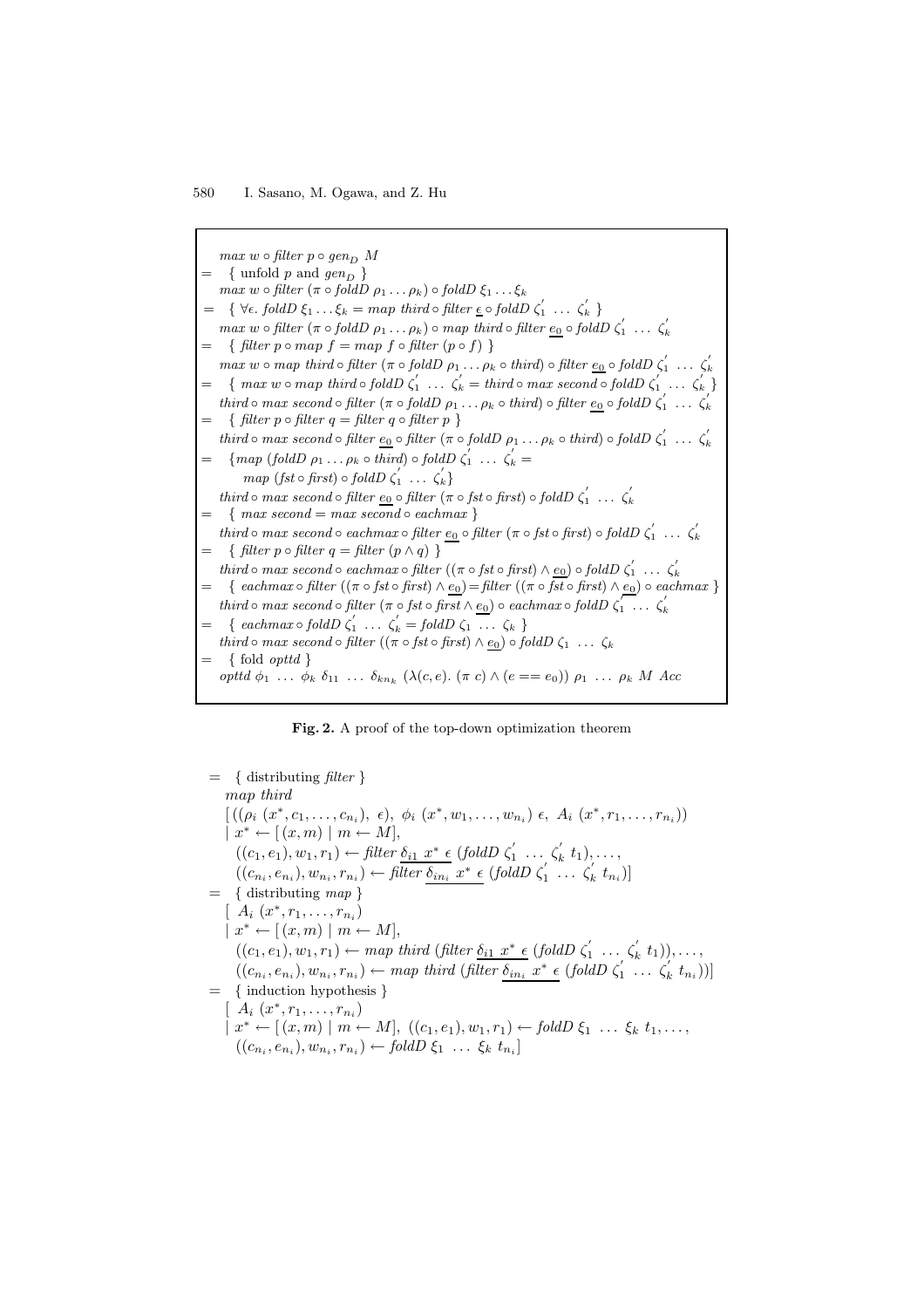$$
= \{ \text{ folding of } foldD \}
$$
  
LHS.

The third step is the commutativity of map and filter [\[Bir87\]](#page-15-10). The fourth step is

 $max w \circ map \ third \circ fold D \ \zeta'_1 \ \ldots \ \zeta'_k = third \circ max \ second \circ fold D \ \zeta'_1 \ \ldots \ \zeta'_k.$ 

This means that the second element is the weight of the third element, which is proved by induction on the structure of the argument of type  $D \alpha$ .

The fifth step is commutativity of filters.

The sixth step is

 $map (foldD \rho_1 ... \rho_k \circ third) \circ foldD \zeta_1' ... \zeta_k' = map (fst \circ first) \circ foldD \zeta_1' ... \zeta_k'.$ 

This equation means the first part of the first element is equal to the value of foldD  $\rho_1$  ...  $\rho_k$  applied to the third element, which is proved by induction on the structure of the argument of type  $D \alpha$ .

The seventh step is

### $max$  second = max second  $\circ$  eachmax.

This holds because max second returns the rightmost optimal solution, and eachmax returns a list which consists of the rightmost optimal solution for each value of the first element, preserving the order.

The eighth step is an equation concerning filter, which can be proved by induction on the structure of the argument list.

The ninth step is

eachmax of 
$$
f
$$
 (if  $f$  is  $f$  is  $f$  is  $f$  is  $f$  is  $f$  is  $f$  (if  $f$  is  $f$  is  $f$  is  $f$  is  $f$  is  $f$  is  $f$  is  $f$  is  $f$  is  $f$  is  $f$  is  $f$  is  $f$  is  $f$  is  $f$  is  $f$  is  $f$  is  $f$  is  $f$  is  $f$  is  $f$  is  $f$  is  $f$  is  $f$  is  $f$  is  $f$  is  $f$  is  $f$  is  $f$  is  $f$  is  $f$  is  $f$  is  $f$  is  $f$  is  $f$  is  $f$  is  $f$  is  $f$  is  $f$  is  $f$  is  $f$  is  $f$  is  $f$  is  $f$  is  $f$  is  $f$  is  $f$  is  $f$  is  $f$  is  $f$  is  $f$  is  $f$  is  $f$  is  $f$  is  $f$  is  $f$  is  $f$  is  $f$  is  $f$  is  $f$  is  $f$  is  $f$  is  $f$  is  $f$  is  $f$  is  $f$  is  $f$  is  $f$  is  $f$  is  $f$  is  $f$  is  $f$  is  $f$  is  $f$  is  $f$  is  $f$  is  $f$  is  $f$  is  $f$  is  $f$  is  $f$  is  $f$  is  $f$  is  $f$  is  $f$  is  $f$  is  $f$  is  $f$  is  $f$  is  $f$  is  $f$  is  $f$  is  $f$  is  $f$  is  $f$  is  $f$  is  $f$  is  $f$  is  $f$  is  $f$  is  $f$ 

which means the commutativity between the functions *filter* and *eachmax*. This equation holds because the predicate  $((\pi \circ \text{fst} \circ \text{first}) \land e_0)$  is concerned only with the first elements, and the functions filter and eachmax preserve the order.

The tenth step is

eachmax 
$$
\circ
$$
 foldD  $\zeta'_1$  ...  $\zeta'_k = foldD \zeta_1 ... \zeta_k$ 

which follows from the fusion theorem (Theorem [1\)](#page-3-1). The prerequisite condition for applying the fusion theorem is that the equations below hold for  $i = 1, \ldots, k$ :

 $\textit{eachmax} \ (\zeta_i' \ (x, t_1, \ldots, t_{n_i})) = \zeta_i \ (x, \textit{eachmax} \ t_1, \ldots, \textit{eachmax} \ t_{n_i}).$ 

Since each max and  $\zeta'_{i}$  preserve the order, the following equations hold for  $i =$  $1,\ldots,k$ :

 $\zeta_i$   $(x, t_1,\ldots,t_{n_i}) = \zeta_i$   $(x, each max t_1,\ldots, each max t_{n_i}).$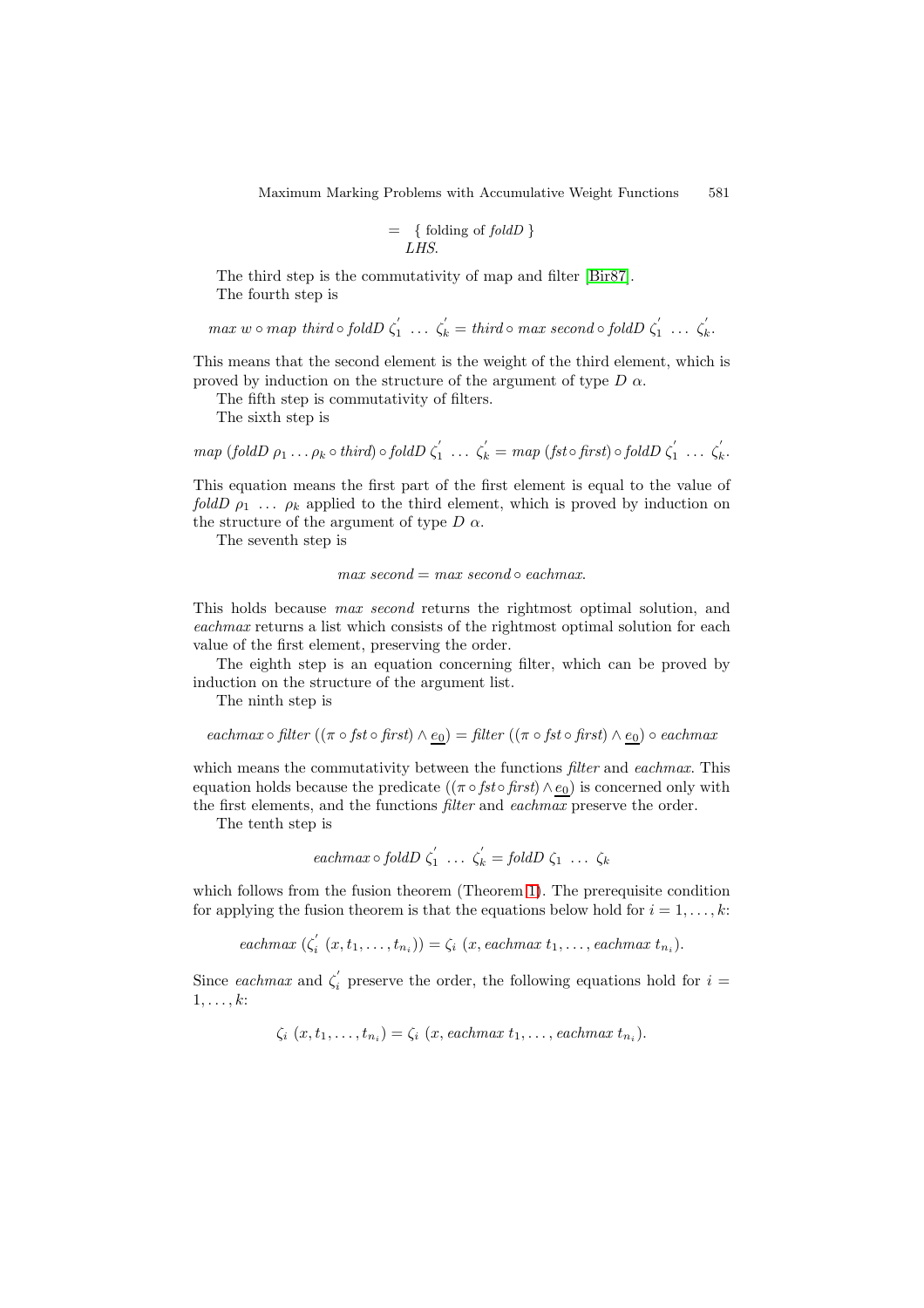```
msas = third . foldr1 (bmax second) . filter (accept . first) . h
accept ((c1, c2, c3), e) = c1 & e == Trueh [] = [((rho1,e), phi1 e, [])| e < - [True, False]]h (x:xs) = eachmax [((rho2 y c, e),phi2 y w e, y:r)| y <- [(x,True),(x,False)],
                      ((c,e'),w,r) <- h xs,
                     e \leftarrow [True, False], delta y e == e']
phi1 e = 0phi2 y w = if kind y then (if e then weight y else - weight y) + w
             else w
delta y e = if kind y then not e else e
rho1 = (True, True, True)
rho2 y (c1, c2, c3) = if kind y then (c2, c2, False) else (c1, c3, c3)
```
**Fig. 3.** A linear-time Haskell program for the MSAS problem

<span id="page-7-0"></span>Since  $\zeta_i = eachmax \circ \zeta_i'$ , the prerequisite condition holds. The eleventh step is simply the folding of *opttd*.

**Complexity.** The complexity of the function *opttd*:

opttd  $\phi_1$  ...  $\phi_k$   $\delta_{11}$  ...  $\delta_{kn_k}$  ( $\lambda(c, e)$ . ( $\pi$  c)  $\wedge$  ( $e = e_0$ ))  $\rho_1$  ...  $\rho_k$  M Acc

is  $O(|Acc|^{d+1} \cdot |C|^{d+1} \cdot |M| \cdot n)$  where C is the domain of  $\pi$ , M is the list of marks,  $d = \text{maximum } \{n_i \mid 1 \leq i \leq k\}$ , and n is the size of the input data. The complexity follows from that the complexity of the function

$$
\zeta_i(x, t_1, \ldots, t_{n_i})
$$

is  $O(|Acc|^d \cdot |C|^d \cdot |M| \cdot n)$  and it is computed n times. The function  $\zeta_i$  firstly generates a list that contains at most  $|Acc| \cdot |C| \cdot |M|$  elements. Next, the function eachmax reduces it to a list that has at most  $|Acc| \cdot |C|$  elements. With a list implementation (as in Fig. [1\)](#page-4-0), this reduction takes  $O(|Acc|^{d+1} \cdot |C|^{d+1} \cdot |M|)$ time; however, with an array implementation (as in [\[SHT01\]](#page-16-1)), it is reduced to  $O(|Acc|^d \cdot |C|^d \cdot |M|)$  time. For readability, throughout the paper, we describe algorithms by list implementations.

### **3.3 The Maximum Segment Alternate Sum Problem**

Consider the following list problem: find a consecutive sublist from the input list such that the selected sublist has the maximum alternate sum, where the alternate sum is computed by alternately changing the sign. For example, given a list  $[-3, 5, 2, 7, 6]$ , the sublist  $[5, 2, 7]$  gives the maximum alternate sum of  $5+(-2)+7=10$  among all the consecutive sublists (segments) in the input list. We call this the maximum segment alternate sum problem (MSAS for short).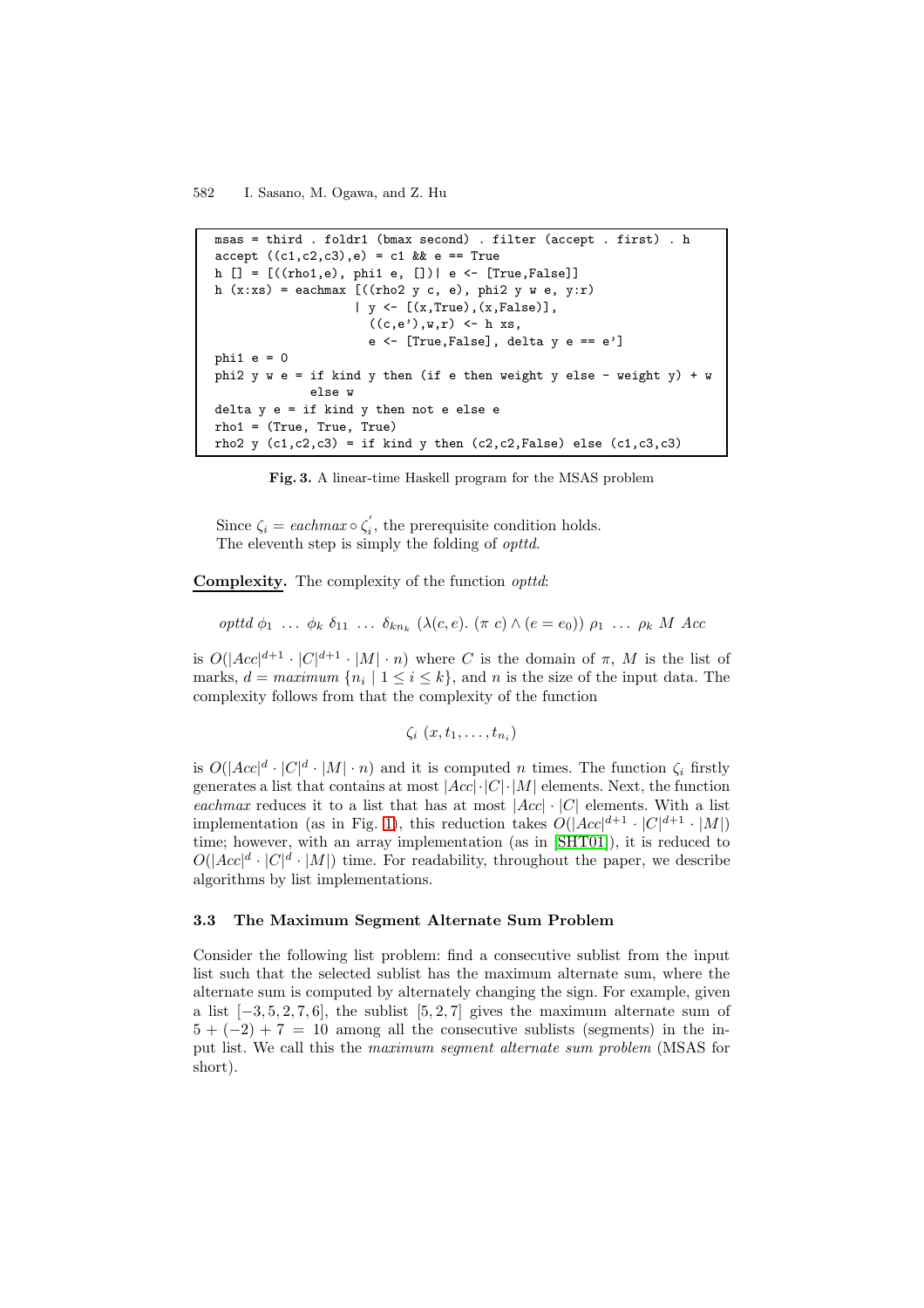The property  $p$  and the weight function  $w$  are written as follows:

 $p = \pi_0 \circ foldr \rho$  (True, True, True) **where**  $\rho$  x  $(r_0, r_1, r_2) =$  **if** kind x **then**  $(r_1, r_1, False)$  **else**  $(r_0, r_2, r_2)$  $\pi_0$   $(r_0, r_1, r_2) = r_0$  $w$   $xs = w'$   $xs$   $True$  $w'$  [ ]  $e = 0$  $w'$   $(x : xs)$   $e = \phi_{cons}$   $x$   $e$   $(w'$   $xs$   $(\delta x e))$  $\phi_{cons}$  *x*  $e$  *r* = **if** kind *x* **then** (**if** e **then** weight x **else**  $-$  weight  $x$ ) + r **else** r  $\text{kind}(x, m) = m$ weight  $(x, m) = x$ 

where  $\phi_{cons}$  satisfies the following distributivity condition:

$$
maximum \{\phi_{cons} \ x \ e \ w \mid w \in S\} = \phi_{cons} \ x \ e \ (maximum \ S).
$$

The function foldr is a folding function on lists [\[Bir98\]](#page-15-11). Applying Theorem [2](#page-3-0) immediately yields the linear algorithm in Fig. [3.](#page-7-0) Note that the weight function written in the following homomorphic form

$$
w [ ] = 0
$$
  
 
$$
w (x : xs) = \textbf{if } kind x \textbf{ then } weight x - w xs \textbf{ else } w xs
$$

does not meet the prerequisite of the theorems in previous work of MMP.

# **4 Bottom-Up Accumulative Weight Functions**

In some cases as shown in Section [4.3,](#page-10-0) we need weight functions that accumulate in bottom-up way.

### **4.1 The Bottom-Up Optimization Theorem**

**Definition 3 (Bottom-up Accumulative Weight Function).** A weight function  $w$  on  $D$  is bottom-up accumulative if  $w$  is defined as follows:

$$
w
$$
 ::  $D(\alpha, Mark) \to Weight$   
\n
$$
w(A_i(x, t_1, ..., t_{n_i})) = \eta_i x (w t_1) ... (w t_{n_i}) (q t_1) ... (q t_{n_i})
$$
  
\n
$$
q
$$
 ::  $D(\alpha, Mark) \to Acc$   
\n
$$
q
$$
  
\n
$$
= foldD \sigma_1 ... \sigma_k
$$

where Acc is a finite set and  $\eta_i$   $(i = 1, \ldots, k)$  satisfies the following distributivity condition:

$$
\begin{array}{c}\n\text{maximum } \{\eta_i \ x \ w_1 \dots w_{n_i} \ e_1 \dots e_{n_i} \ | \ w_1 \in S_1, \dots, w_{n_i} \in S_{n_i}\} = \\
\eta_i \ x \ (\text{maximum } S_1) \dots (\text{maximum } S_{n_i}) \ e_1 \dots e_{n_i} \quad (j = 1, \dots, n_i)\n\end{array}
$$

<span id="page-8-0"></span>**Theorem 3 (Bottom-up Optimization Theorem).** If property p is finite mutumorphic: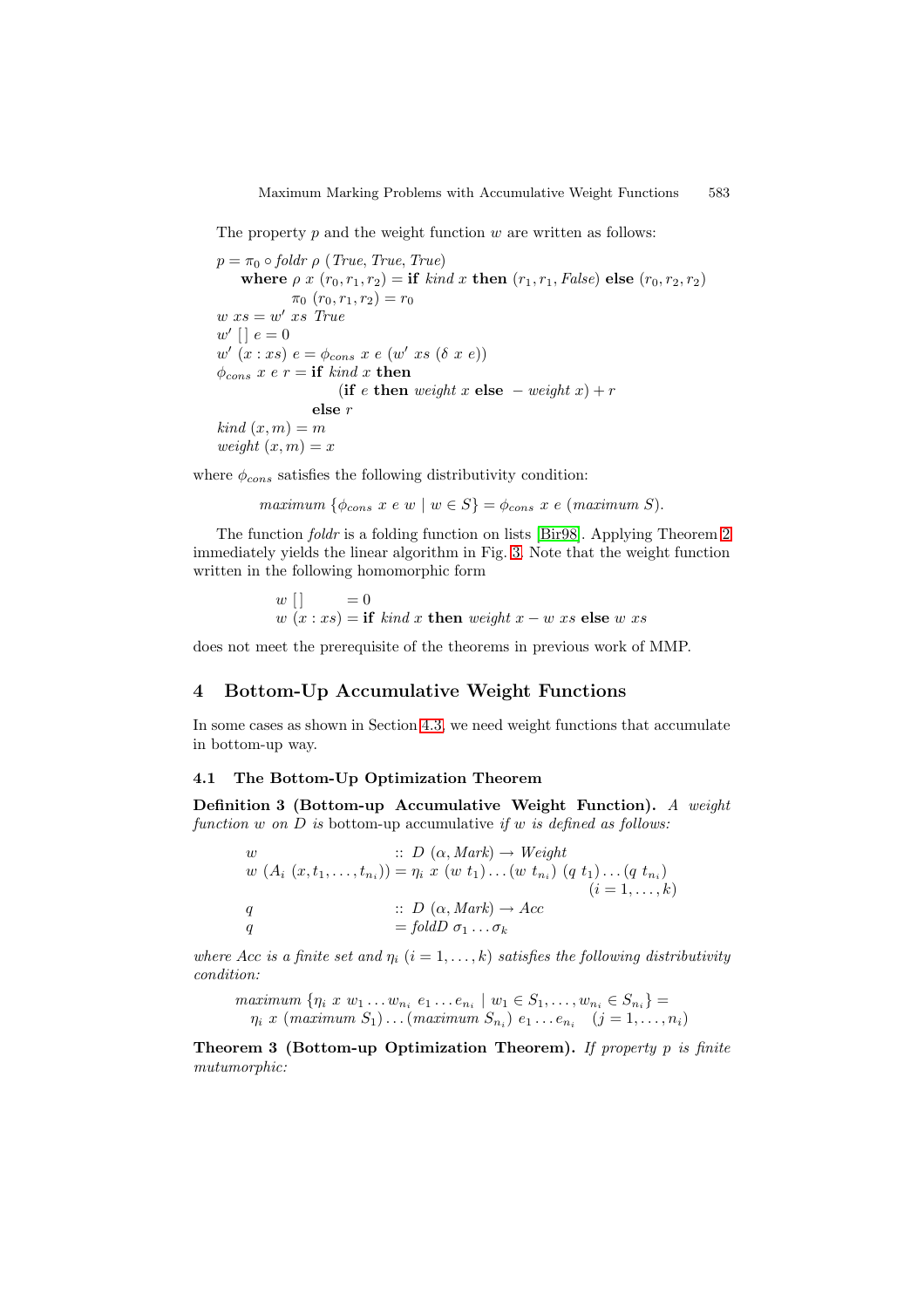```
optbu \eta_1 \dots \eta_k \sigma_1 \dots \sigma_k accept \rho_1 \dots \rho_k M =third ◦ max second ◦ filter (accept ◦ first) ◦ foldD \psi_1 \ldots \psi_kwhere \psi_i (x, t_1, \ldots, t_{n_i}) =eachmax [ ((\rho_i(x^*, c_1, \ldots, c_{n_i}), \sigma_i(x^*, q_1, \ldots, q_{n_i})),\eta_i(x^*, (w_1, q_1), \ldots, (w_{n_i}, q_{n_i})),A_i (x^*, r_1, \ldots, r_{n_i})) |
                                      x^* \leftarrow [(x, m) \mid m \leftarrow M],((c_1, q_1), w_1, r_1) \leftarrow t_1, \cdots, ((c_{n_i}, q_{n_i}), w_{n_i}, r_{n_i}) \leftarrow t_{n_i}(i = 1, \ldots, k)
```
<span id="page-9-0"></span>**Fig. 4.** Optimization function *optbu* 

 $p = \pi \circ \text{fold}D \rho_1 \ldots \rho_k$ 

and weight function w is bottom-up accumulative, MMP specified by

 $max w \circ filter p \circ gen_D M$ 

has an  $O(|Acc|^d \cdot |C|^d \cdot |M| \cdot n)$  algorithm described by

$$
optbu \eta_1 \ldots \eta_k \sigma_1 \ldots \sigma_k \left( \lambda(c,q) \ldots \sigma_c \rho_1 \ldots \rho_k M \right)
$$

where Acc is the range of q, C is the domain of  $\pi$ , M is the list of marks,  $d = maximum\{n_i | 1 \leq i \leq k\}, and n is the size of the input data. The$ definition of the optimization function optbu is given in Fig. [4.](#page-9-0)

### **4.2 Proof of the Bottom-Up Optimization Theorem**

Here we prove Theorem [3](#page-8-0) by showing the correctness and complexity of the function optbu.

**Correctness.** We show the correctness by transforming the specification into optbu as in Fig. [5.](#page-10-1) In the transformation we use the auxiliary functions  $\psi_i'$  (*i* =  $1,\ldots,k$ ) defined by

$$
\psi'_{i}(x, t_{1}, \ldots, t_{n_{i}}) = [((\rho_{i}(x^{*}, c_{1}, \ldots, c_{n_{i}}), \sigma_{i}(x^{*}, q_{1}, \ldots, q_{n_{i}})),\eta_{i}(x^{*}, (w_{1}, q_{1}), \ldots, (w_{n_{i}}, q_{n_{i}})),\Delta_{i}(x^{*}, r_{1}, \ldots, r_{n_{i}}))\mid x^{*} \leftarrow [(x, m) \mid m \in M],\n((c_{1}, q_{1}), w_{1}, r_{1}) \leftarrow t_{1}, \cdots, ((c_{n_{i}}, q_{n_{i}}), w_{n_{i}}, r_{n_{i}}) \leftarrow t_{n_{i}}].
$$

The transformation is simpler than that in the proof of Theorem [2,](#page-3-0) so we omit the detail.

**Complexity.** Similarly to *opttd*, the complexity is  $O(|Acc|^{d+1} \cdot |C|^{d+1} \cdot |M| \cdot n)$ , but  $O(|Acc|^d \cdot |C|^d \cdot |M| \cdot n)$  is achieved if we use array implementation.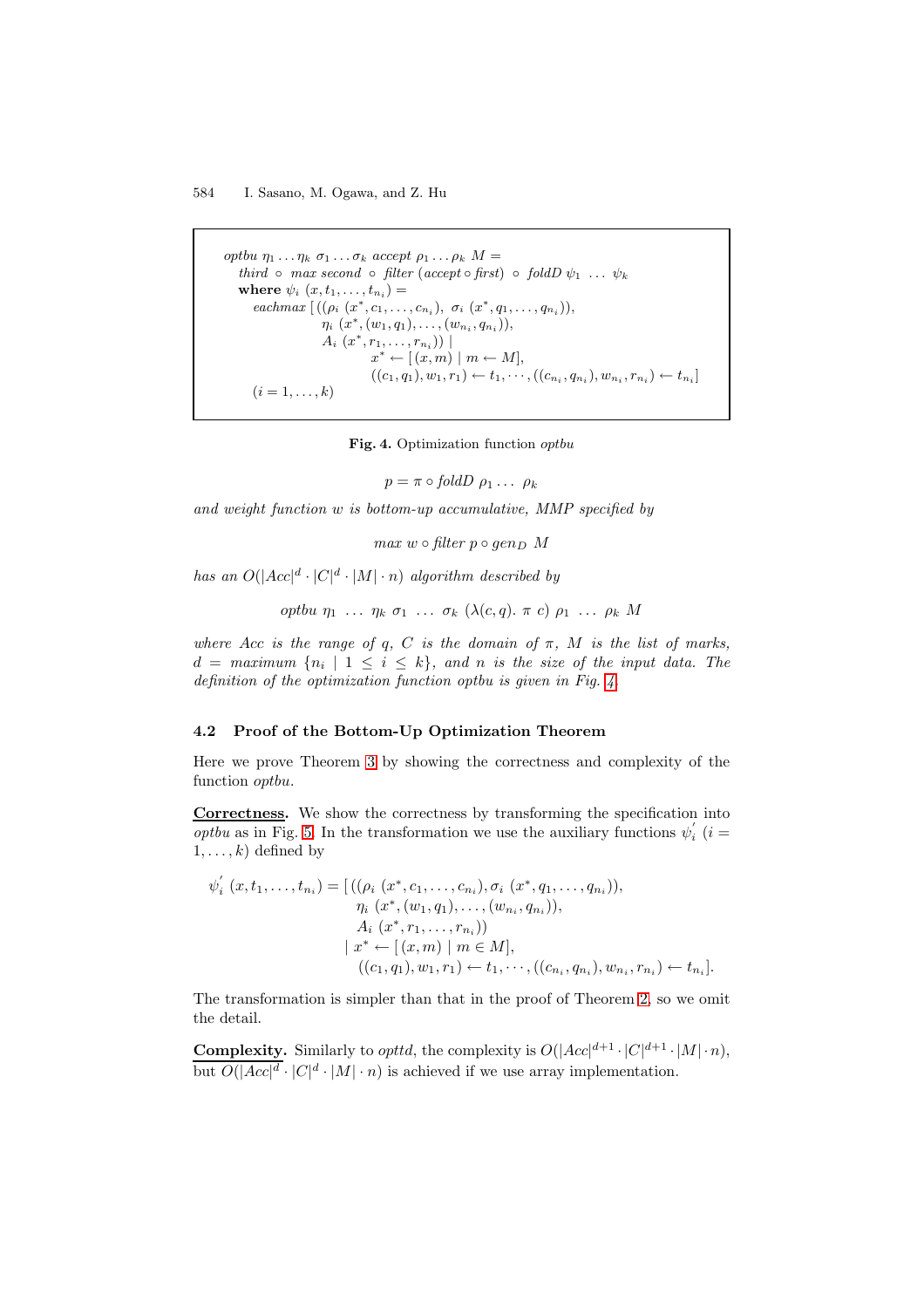$max w \circ filter p \circ gen_D M$  $= \{$  unfold p and gen<sub>D</sub>  $\}$ max w  $\circ$  filter  $(\pi \circ \text{fold}D \rho_1 \ldots \rho_k) \circ \text{fold}D \xi_1 \ldots \xi_k$ = {  $foldD \xi_1 ... \xi_k = map \ third \circ foldD \psi'_1 ... \psi'_k$  }  $max w \circ filter (\pi \circ fold D \rho_1 \ldots \rho_k) \circ map \ third \circ fold D \psi'_1 \ldots \psi'_k$ { filter  $p \circ map f = map f \circ filter (p \circ f)$  }  $max\; w \; \circ \; map \; \mathit{third} \circ \mathit{filter}\; (\pi \circ \mathit{foldD}\; \rho_1 \ldots \rho_k \circ \mathit{third}) \circ \mathit{foldD}\; \psi_1^{'} \; \ldots \; \psi_k^{'}$  $= \{ \; \textit{max w} \circ \textit{map third} \circ \textit{foldD} \; \psi_1^{'} \; \dots \; \psi_k^{'} \!=\! \textit{third} \circ \textit{max second} \circ \textit{foldD} \; \psi_1^{'} \; \dots \; \psi_k^{'} \}$  $_k \}$ third  $\circ$  max second  $\circ$  filter  $(\pi \circ fold D \rho_1 \dots \rho_k \circ third) \circ fold D \psi_1' \dots \psi_k'$  $= \{map (foldD \rho_1 \dots \rho_k \circ third) \circ foldD \psi'_1 \dots \psi'_k = \}$  $map (fst \circ first) \circ foldD \psi'_1 \dots \psi'_k$ third  $\circ$  max second  $\circ$  filter ( $\pi \circ f$ st  $\circ$  first)  $\circ$  foldD  $\psi_1^{'}$  ...  $\psi_k^{'}$  $= \{ max second = max second \circ each max \}$ third  $\circ$  max second  $\circ$  eachmax  $\circ$  filter ( $\pi \circ f$ st  $\circ$  first)  $\circ$  foldD  $\psi_1^{'}$   $\;\ldots\; \psi_k^{'}$  $= \{ each max \circ filter (\pi \circ fst \circ first) = filter (\pi \circ fst \circ first) \circ each max \}$ third  $\circ$  max second  $\circ$  filter ( $\pi \circ \mathit{fst} \circ \mathit{first}$ )  $\circ$  eachmax  $\circ$  foldD  $\psi_1^{'}$   $\;\ldots\; \psi_k^{'}$  $= \{ each max \circ fold D \psi'_1 \dots \psi'_k = fold D \psi_1 \dots \psi_k \}$ third  $\circ$  max second  $\circ$  filter ( $\pi \circ f$ st  $\circ$  first)  $\circ$  foldD  $\psi_1 \dots \psi_k$  $= \{ \text{ fold } optbu \}$ optbu  $\eta_1 \ldots \eta_k \sigma_1 \ldots \sigma_k$  ( $\pi \circ \textit{fst}$ )  $\rho_1 \ldots \rho_k M$ 

**Fig. 5.** A proof of the bottom-up optimization theorem

### <span id="page-10-1"></span><span id="page-10-0"></span>**4.3 The Fair Bonus Distribution Problem**

As an example for the bottom-up accumulative optimization theorem, we consider the fair bonus distribution problem. There is some profit T to distribute to people in a company. The company has a hierarchical structure; that is, supervisor relationships form a tree rooted at the president. As a natural requirement, the bonus of a supervisor should be more than that of a subordinate. In order to reduce employee complaints, the sum of the difference in bonus between an employee and his/her immediate supervisor should be minimized.

Fig. [6](#page-11-0) shows an optimal distribution for  $T = 6$ . It is not easy to give an optimal distribution, as there are many possibilities. A naive solution is to generate all the distributions, filter out the invalid distributions, and then select the optimal one. Though this naive solution is exponential, we can reduce it to  $O(T<sup>4</sup>n)$  by specifying it as MMP and applying our new theorem.

**Specification.** Before we give the specification, we define the trees as follows:

$$
RTree \alpha = Node \alpha [RTree \alpha].
$$

This data type is called a rose tree and is used to represent a general tree, each node of which can have arbitrarily many children.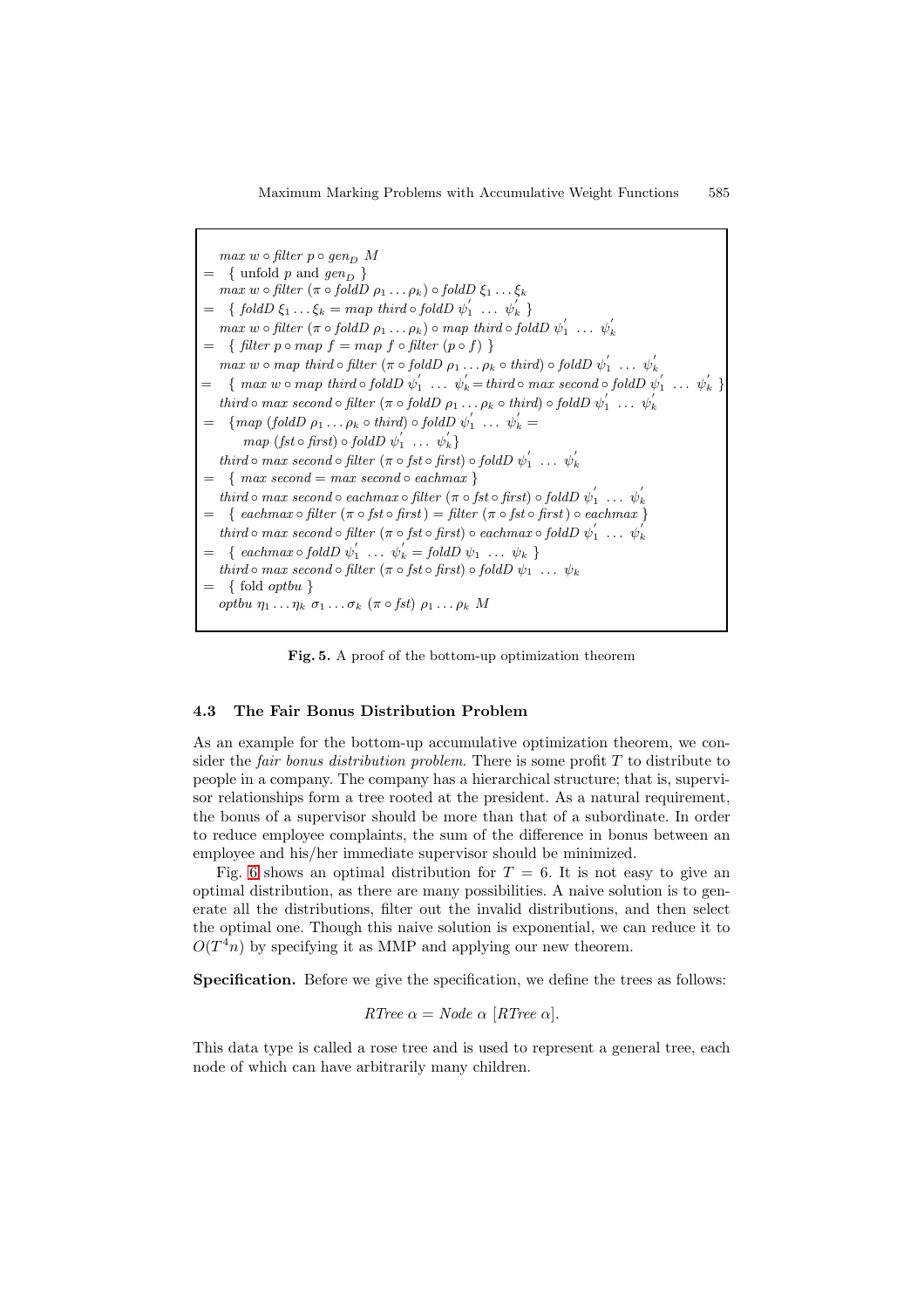

<span id="page-11-0"></span>**Fig. 6.** Fair bonus distribution (total  $= 6$ )

To specify the problem as MMP we need to define a finite list of marks  $M$ , property p, and weight function w.

We use marks to represent the amount of bonus given to each person, so

$$
M=[0,1,\ldots,T].
$$

Property  $p$  checks whether the sum of the distributed bonuses is  $T$  and whether the bonus of each person is more than those of his/her subordinates. Checking the sum can be written as follows:

```
csum t = (bonusSum t = T)bonusSum (Node x []) = bonus xbonusSum (Node x (t : ts)) = bonusSum t +bonusSum (Node x ts)
```
Checking to determine whether the bonus of a supervisor is more than those of his/her subordinates can be written as follows:

$$
more (Node x [] ) = True
$$
  
\n
$$
more (Node x (t : ts)) = bonus x > bonus (root t) \land more t
$$
  
\n
$$
\land more (Node x ts)
$$
  
\n
$$
= x
$$

Using these functions, property  $p$  can be defined as follows:

$$
p t = csum t \wedge more t.
$$

Weight function  $w$  sums up the difference of amount of bonus between an employee and his or her immediate supervisor. In order to minimize the sum of the difference, w returns a negative value.

 $w \ (Node \ x \ []) = 0$  $w(Node x(t : ts)) = bonus (root t) - bonus x + w t + w (Node x ts)$ 

Therefore, we can specify the problem as follows:

$$
fbd = max \ w \circ filter \ p \circ gen_{RTree} \ M.
$$

When total  $T$  is not enough, there may be no solution. In such a case the result is "No solution." by the definition of max w.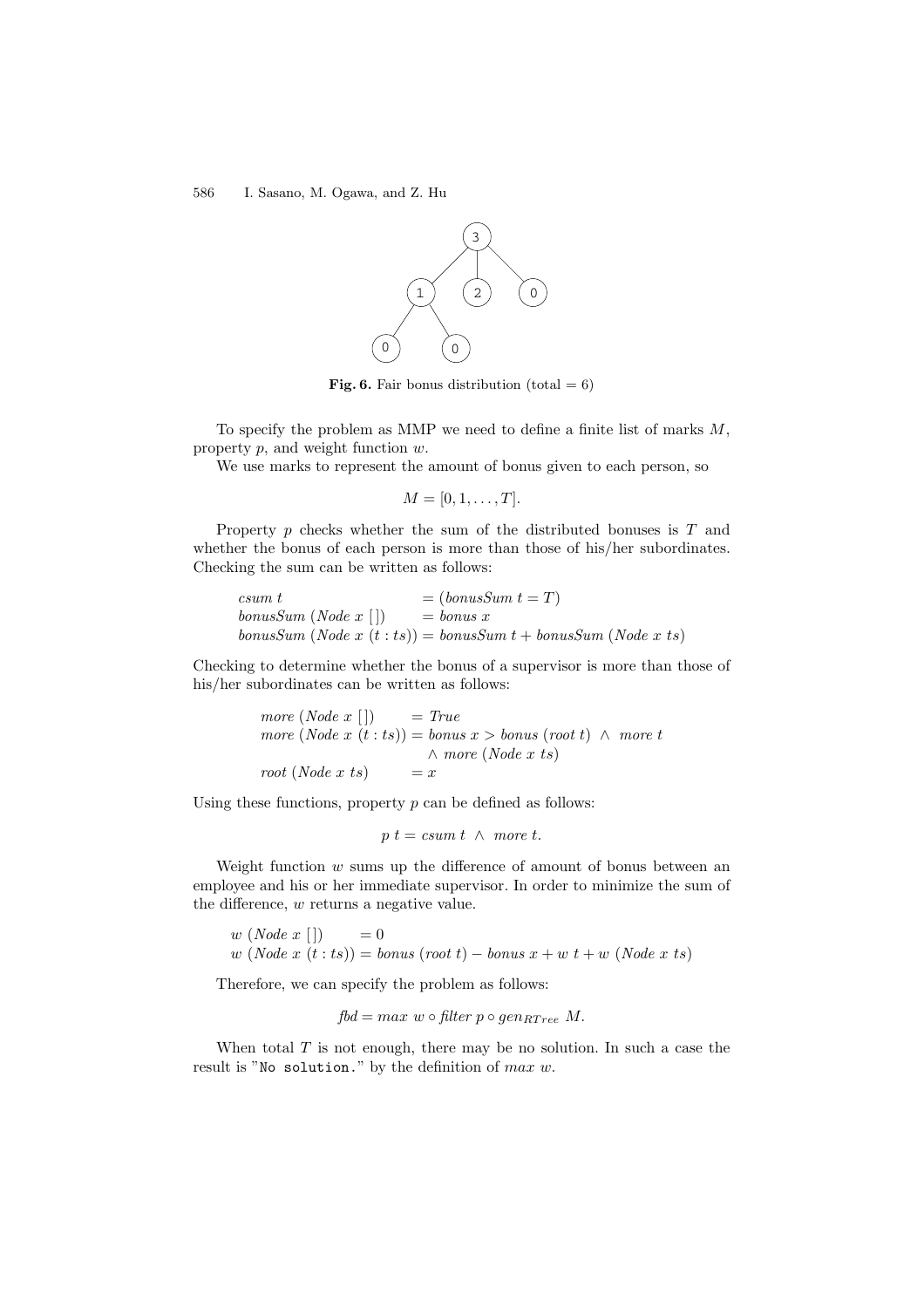

**Fig. 7.** Isomorphism between rose trees and leaf-labeled binary trees

<span id="page-12-0"></span>**Derivation.** We have specified the bonus problem as an MMP. Rose tree is not a polynomial data type, so we encode it by leaf-labeled binary tree as in [\[SHTO00\]](#page-16-0):

$$
BTree \alpha = Tip \alpha
$$
  
 | Bin (BTree \alpha) (BTree \alpha)

Rose trees and leaf-labeled binary trees are isomorphic and we exploit the isomorphism between them, as illustrated in Fig. [7,](#page-12-0) for converting functions on rose trees into functions on leaf-labeled binary trees. Transformations between the two structures can be implemented in linear time as follows:

$$
r2b (Node x [])
$$
  
\n
$$
r2b (Node x (t : ts)) = Bin (r2b t) (r2b (Node x ts))
$$
  
\n
$$
b2r (Tip x)
$$
  
\n
$$
= Node x []
$$
  
\n
$$
b2r (Bin t1 t2)
$$
  
\n
$$
= let Node x ts = b2r t2 in Node x ((b2r t1) : ts)
$$

Meanwhile, we would like to convert  $p :: RTree(\alpha, M) \rightarrow Bool$  into  $p' ::$ BTree  $(\alpha, M) \rightarrow \text{Bool}$ , which satisfies the following equation:

$$
p' t = p (b2r t)
$$

By fusion, we get the following:

$$
p' t = csum' t \wedge more' t
$$
  
\n
$$
csum' t = bonusSum' t == T
$$
  
\n
$$
bonusSum' (Tip x) = bonus x
$$
  
\n
$$
bonusSum' (Bin t_1 t_2) = bonusSum' t_1 + bonusSum' t_2
$$
  
\n
$$
more' (Tip x) = True
$$
  
\n
$$
more' (Bin t_1 t_2) = bonus (root' t_2) > bonus (root' t_1) \wedge\n
$$
more' t_1 \wedge more' t_2
$$
  
\n
$$
root' (Tip x) = x
$$
  
\n
$$
root' (Bin t_1 t_2) = root' t_2
$$
$$

Similarly, we convert w into w', which satisfies  $w' t = w$  (b2r t). By fusion, we get the following:

 $w'$  (Tip x) = 0  $w'$  (Bin  $t_1$   $t_2$ ) = bonus (root'  $t_1$ ) – bonus (root'  $t_2$ ) +  $w'$   $t_1$  +  $w'$   $t_2$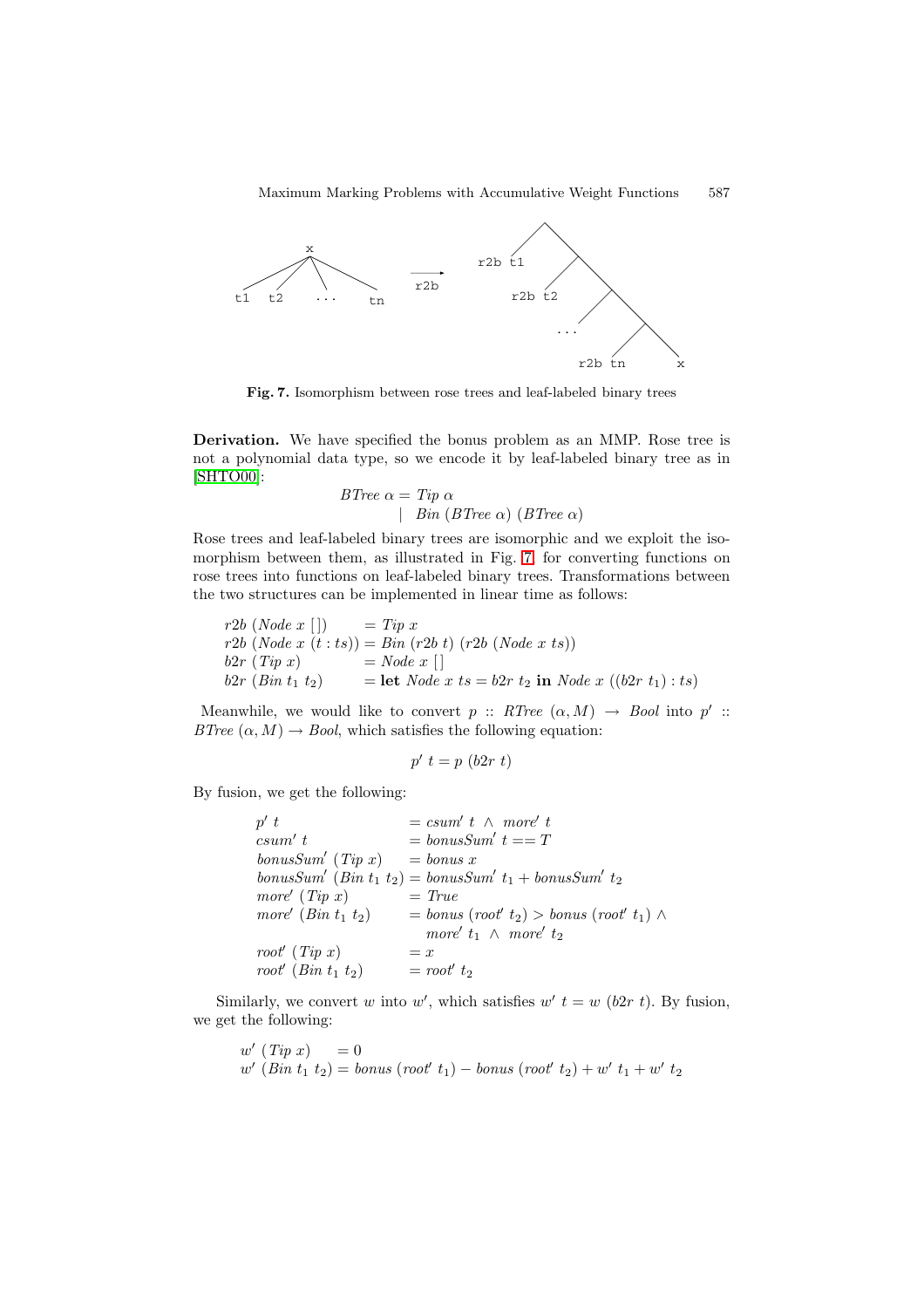Using these functions we get the following form:

 $fbd = b2r \circ max \ w' \circ filter \ p' \circ gen_{BTree} \ M \circ r2b.$ 

Property p' is defined as mutumorphisms with  $csum', bonusSum', more', root',$ but *bonusSum'* and *root'* do not have finite range. As for *bonusSum'*, we use the cutting method [\[SHTO01\]](#page-16-2) by introducing the function cut.

> csum'  $t = cut$  (bonusSum'  $t$ ) == T  $cut s =$  **if**  $s < T$  **then** s **else**  $T + 1$

Let  $\text{cbs} = \text{cut} \circ \text{bonusSum}'$ , and we get

csum' t  $=$  cbs  $t = T$  $\text{cbs (Tip } x) = \text{cut (bounds } x)$ cbs  $(Bin t_1 t_2) = cut (cbs t_1 + cbs t_2).$ 

As for *root'*, we let  $br = bonus \circ root'$ . By fusion we get

$$
br (Tip x) = bonus x
$$
  

$$
br (Bin t1 t2) = br t2.
$$

Using these functions the property  $p'$  is described as finite mutumorphisms.

The weight function  $w'$  is described using the above function  $br$  as follows:

 $w'$  (Tip x) =  $\eta_{tip}$  x  $w'$  (Bin  $t_1$   $t_2$ ) =  $\eta_{bin}$  (w'  $t_1$ ) (w'  $t_2$ ) (br  $t_1$ ) (br  $t_2$ )  $\eta_{tip} x = 0$  $\eta_{bin}$   $w_1$   $w_2$   $e_1$   $e_2$  =  $e_1$  –  $e_2$  +  $w_1$  +  $w_2$ 

This is bottom-up accumulative, because  $\eta_{bin}$  satisfies the monotonicity:

 $w_{11} \leq w_{12} \wedge w_{21} \leq w_{22} \Rightarrow \eta_{bin} \ w_{11} \ w_{21} \ e_1 \ e_2 \leq \eta_{bin} \ w_{12} \ w_{22} \ e_1 \ e_2$ 

and hence satisfies the distributivity condition. By applying Theorem [3,](#page-8-0) we get an  $O(T^6n)$  algorithm (by an array implementation, it is reduced to  $O(T^4n)$ ) in Fig. [8,](#page-14-0) where *n* is the size of the input tree. When  $total = 6$ , the expression

fbd (Node 'a' [Node 'b' [Node 'c' [], Node 'd' []], Node 'e' [], Node 'f' []])

computes the following result:

Node ('a',3) [Node ('b',1) [Node ('c',0) [], Node ('d',0) []], Node ('e',2) [],Node ('f',0) []].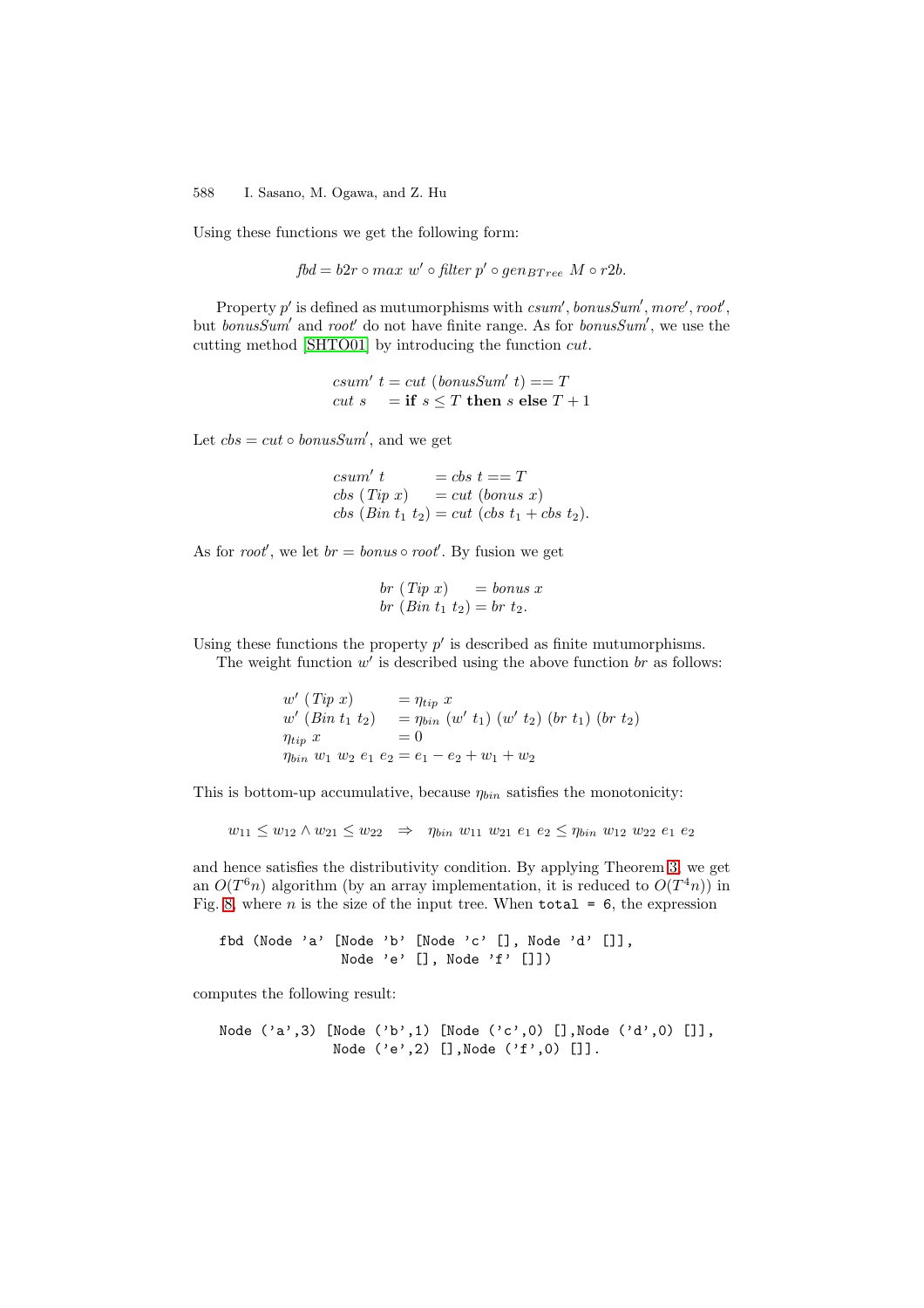```
fbd = b2r. third. foldr1 (bmax second)
      filter (accept . first) . h . r2b
h (Tip x) = [((m, True), m), 0, Tip (x, m)) | m \leftarrow [0. . total]]h (Bin t1 t2) = eachmax [(( (cut (c1+c2), q2 > q1 \&m1 \&m2), q2),q1-q2+w1+w2,Bin r1 r2)
                         | ((c1,m1),q1),w1,r1) <- h t1,
                           (((c2,m2),q2),w2,r2) <- h t2]
accept ((a,b),c) = a == total & b
```
**Fig. 8.** An  $O(T^6n)$  Haskell program for the bonus problem

## <span id="page-14-0"></span>**5 Comparison with the Relational Approach**

One of the studies that is closely related to our work is derivation by relational calculus [\[BdM96\]](#page-15-1). This work showed many optimization problems can be dealt with in a uniform way by relational calculus. Bird showed that MMP can be dealt with by relational calculus [\[Bir01\]](#page-15-2). Bird and de Moor gave theorems for deriving efficient greedy, dynamic programming, and thinning algorithms, which cover our optimization theorems. Though they are general, they are not good guides for programmers to write specifications that meet their prerequisite condition. For example, see the thinning theorem [\[BdM96\]](#page-15-1):

**Theorem 4.** [\[BdM96\]](#page-15-1) If  $Q \subseteq R$  and S is monotonic on  $Q^\circ$ , then

 $min R \circ fold_{\mathsf{F}}(thin Q \circ \Lambda(S \circ \mathsf{F} \in)) \subseteq min R \circ \Lambda(fold_{\mathsf{F}} S).$ 

This roughly means that the right side,  $min R \circ \Lambda (fold \in S)$ , is the specification, where S is a generating function and  $min R$  selects the optimal results, and the left side is the derived algorithm. In the example of MMP, filter  $p \circ q$ en corresponds to  $\Lambda(fold_F S)$  and max w corresponds to min R. In order to apply this theorem, we have to find Q to satisfy the required conditions with respect to S and R; this may be a little burdensome for programmers using the theorem.

Our target is less general, but still includes a useful class of problems called MMP; we provide theorems to automatically derive efficient algorithms with a more friendly interface that guides programmers in writing specifications.

# **6 Conclusions and Future Work**

We have presented a new method for deriving efficient algorithms for a class of optimization problems called maximum marking problems. The main contribution of this work is two new powerful optimization theorems, which allow weight functions to be accumulative both in a top-down and bottom-up way. The examples, which cannot be handled by existing approaches, are variants of the maximum segment sum problem and the fair bonus distribution problem. For simplicity, we focused on weight functions and used only finite mutumorphisms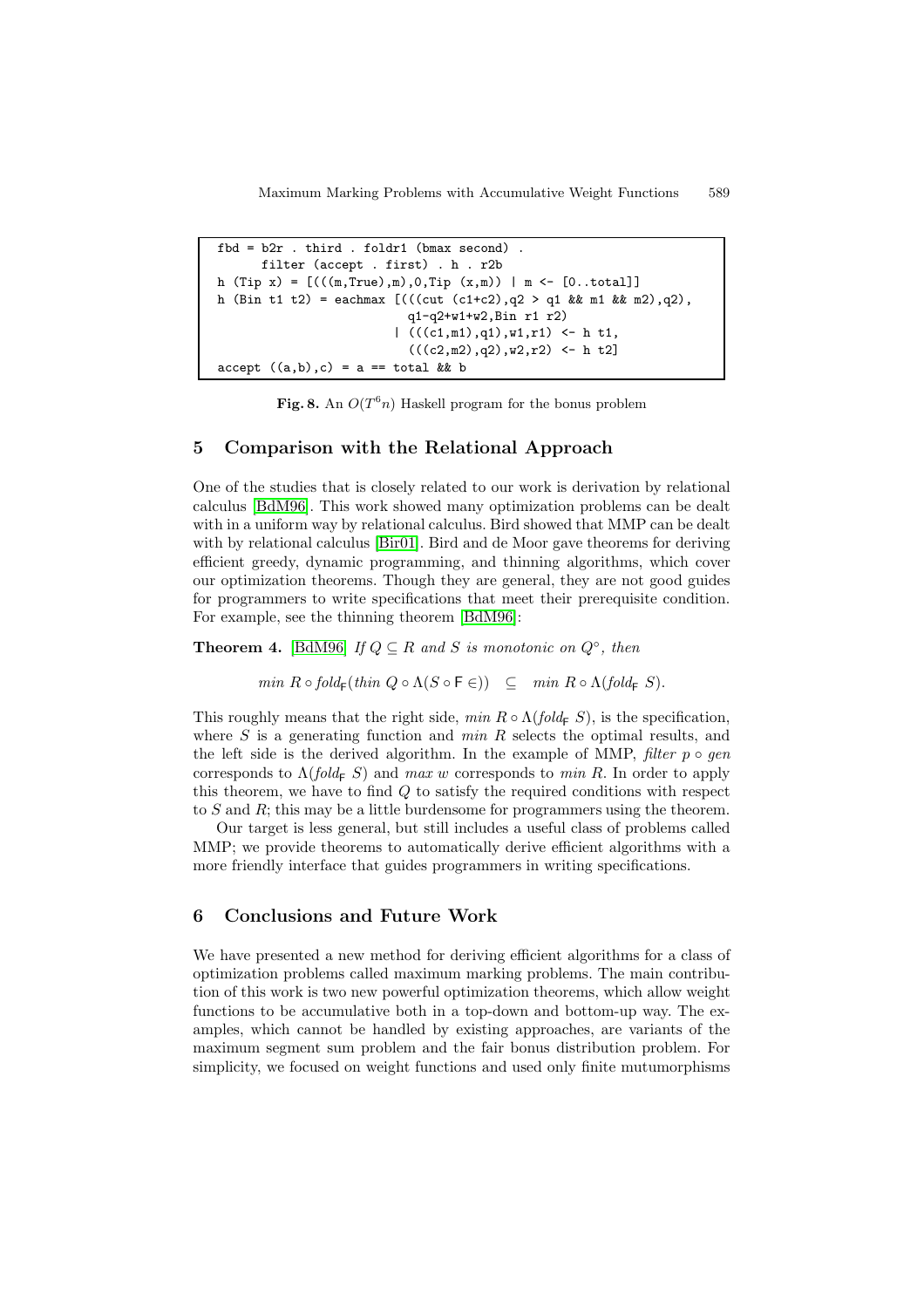as property descriptions; however, the extension for the property description with accumulators (as in [\[SHT01\]](#page-16-1)) is straightforward.

Our problem remained, as demonstrated in the fair bonus distribution problem, is that the derived algorithm may have a relatively large constant factor. We expect reduction of the constant factor by using automata compression to eliminate unnecessary states; our current method may produce redundant states due to simple tupling of the property description functions.

Another plan is to apply our new method to more practical real-world problems such as program analysis. Our work [\[OHS03\]](#page-15-8) solved register allocation without rescheduling as a maximum marking problem. When taking into account the rescheduling of instructions, we will need accumulative information and we expect that the new theorem would play a key role in deriving efficient algorithms for solving these problems.

# <span id="page-15-3"></span>**References**

- <span id="page-15-1"></span>[BdM96] Richard Bird and Oege de Moor. Algebra of Programming. Prentice Hall, 1996.
- <span id="page-15-10"></span>[Bir87] Richard Bird. An introduction to the theory of lists. In Manfred Broy, editor, Logic of Programming and Calculi of Discrete Design, volume F36 of NATO ASI Series, pages 5–42. Springer-Verlag, 1987.
- <span id="page-15-6"></span>[Bir89] Richard Bird. Algebraic identities for program calculation. The Computer Journal, 32(2):122–126, 1989.
- <span id="page-15-11"></span>[Bir98] Richard Bird. Introduction to Functional Programming using Haskell (second edition). Prentice Hall, 1998.
- <span id="page-15-2"></span>[Bir01] Richard Bird. Maximum marking problems. Journal of Functional Programming, 11(4):411–424, 2001.
- <span id="page-15-4"></span>[BLW87] Marshall W. Bern, Eugene L. Lawler, and A. L. Wong. Linear-time computation of optimal subgraphs of decomposable graphs. Journal of Algorithms, 8:216–235, 1987.
- <span id="page-15-5"></span>[BPT92] Richard B. Borie, R. Gary Parker, and Craig A. Tovey. Automatic generation of linear-time algorithms from predicate calculus descriptions of problems on recursively constructed graph families. Algorithmica, 7:555– 581, 1992.
- <span id="page-15-7"></span>[Gri90] D. Gries. The maximum-segment-sum problem. In E. W. Dijkstra, editor, Formal Development of Programs and Proofs, pages 33–36. Addison-Wesley, 1990.
- <span id="page-15-8"></span>[OHS03] Mizuhito Ogawa, Zhenjiang Hu, and Isao Sasano. Iterative-free program analysis. In Proceedings of the 8th ACM SIGPLAN International Conference on Functional Programming (ICFP'03), pages 111–123, Uppsala, Sweden, August 2003. ACM Press.
- <span id="page-15-9"></span>[PJH99] Simon Peyton Jones and John Hughes, editors. The Haskell 98 Report. February 1999. Available from http://www.haskell.org/definition/.
- <span id="page-15-0"></span>[PP96] Albert Pettrossi and Maurizio Proietti. Rules and strategies for transforming functional and logic programs. ACM Computing Surveys, 28(2):360– 414, June 1996.